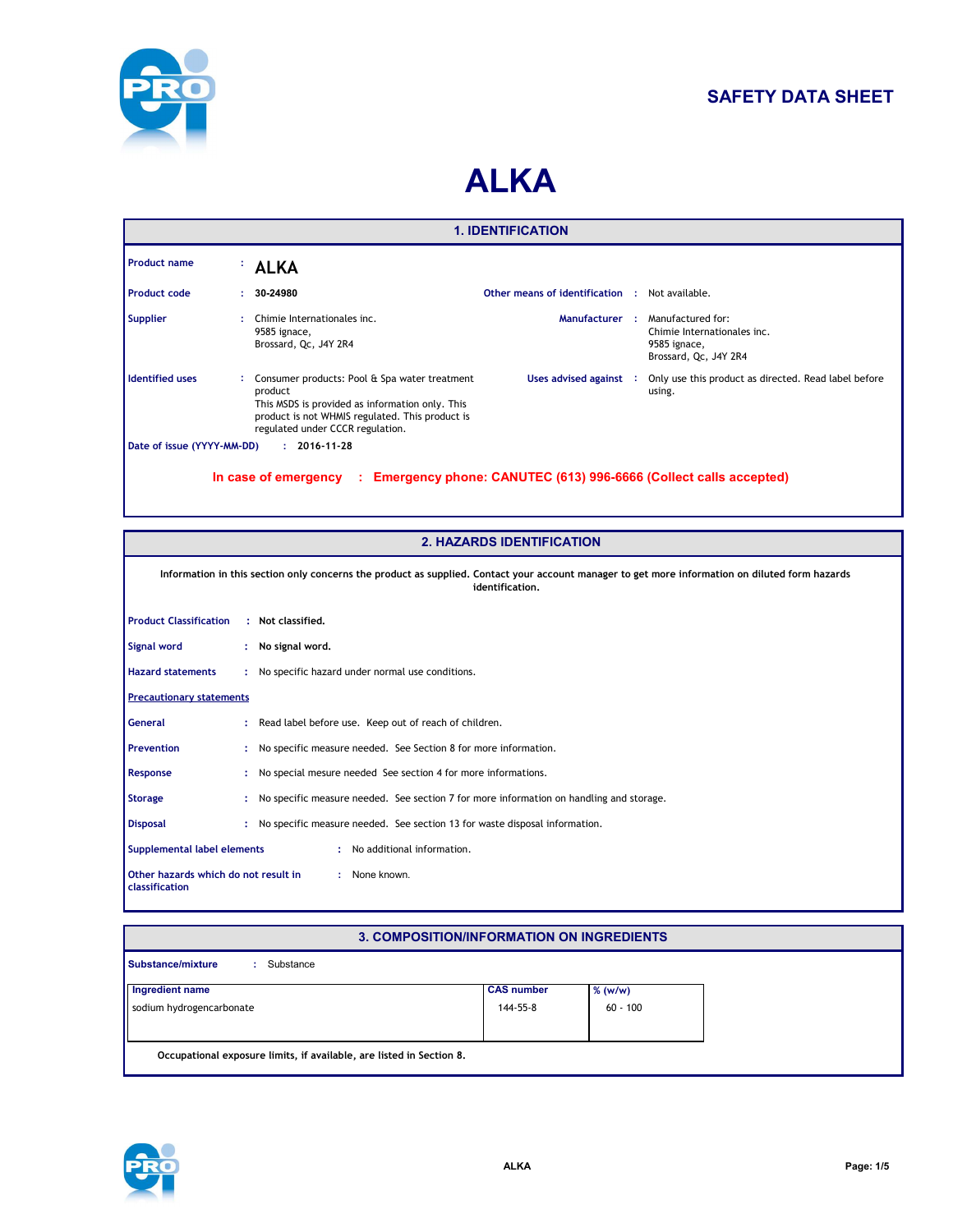#### **4. FIRST AID MEASURES**

| Description of required first aid measures         |                                                                                                                                                                  |  |  |  |  |
|----------------------------------------------------|------------------------------------------------------------------------------------------------------------------------------------------------------------------|--|--|--|--|
| Eye contact                                        | In case of contact with eyes, flush with fresh water. Check for and remove any contact lenses. Continue rinsing. Get medical attention if<br>irritation persist. |  |  |  |  |
| <b>Skin contact</b>                                | In case of irritation, rinse with water. Get medical attention if irritation persist.                                                                            |  |  |  |  |
| Ingestion                                          | Rinse mouth with water. Do not induce vomiting unless directed to do so by medical personnel. Get medical attention if symptoms occur.                           |  |  |  |  |
| <b>Inhalation</b>                                  | Move victim to fresh air and keep at rest in a position comfortable for breathing. Get medical attention if symptoms occur.                                      |  |  |  |  |
| Most important symptoms/effects, acute and delayed |                                                                                                                                                                  |  |  |  |  |
| Eye contact                                        | No specific symptoms under normal use conditions.                                                                                                                |  |  |  |  |
| <b>Skin contact</b>                                | No specific symptoms under normal use conditions.                                                                                                                |  |  |  |  |
| Ingestion                                          | No specific symptoms under normal use conditions.                                                                                                                |  |  |  |  |
| <b>Inhalation</b>                                  | No specific symptoms under normal use conditions.                                                                                                                |  |  |  |  |
| Notes to physician                                 | Treat symptomatically. Contact poison treatment specialist immediately if large quantities have been ingested or inhaled.                                        |  |  |  |  |
| See toxicological information (Section 11)         |                                                                                                                                                                  |  |  |  |  |

|                                                      | <b>5. FIRE-FIGHTING MEASURES</b>                                                                                                                                                                |
|------------------------------------------------------|-------------------------------------------------------------------------------------------------------------------------------------------------------------------------------------------------|
| <b>Extinguishing media</b>                           |                                                                                                                                                                                                 |
| Suitable extinguishing media                         | Use an extinguishing agent suitable for the surrounding fire.                                                                                                                                   |
| Unsuitable extinguishing media                       | None known.                                                                                                                                                                                     |
| Specific hazards arising from the<br><b>chemical</b> | No specific fire or explosion hazard.                                                                                                                                                           |
| Hazardous thermal decomposition products             | Decomposition products may include the following materials:<br>carbon dioxide<br>carbon monoxide<br>metal oxide/oxides                                                                          |
| Special fire-fighting procedures                     | Promptly isolate the scene by removing all persons from the vicinity of the incident if there is a fire. No action should be taken<br>involving any personal risk or without suitable training. |
| Special protective equipment for fire-<br>fighters   | Fire-fighters should wear appropriate protective equipment and self-contained breathing apparatus (SCBA) with a<br>full face-piece operated in positive pressure mode.                          |

### **6. ACCIDENTAL RELEASE MEASURES**

| <b>Personal precautions</b> | No action shall be taken involving any personal risk or without suitable training. Evacuate surrounding areas. Keep unnecessary and<br>unprotected personnel from entering. Do not touch or walk through spilled material. Initiate spill response procedures if required. |
|-----------------------------|----------------------------------------------------------------------------------------------------------------------------------------------------------------------------------------------------------------------------------------------------------------------------|
| <b>Personal protection</b>  | Put on appropriate personal protective equipment (see Section 8).                                                                                                                                                                                                          |
| Cleaning method             | Contain and collect spillage with non-combustible, absorbent material e.g. sand, earth, vermiculite or diatomaceous earth and place in<br>container for disposal according to local regulations (see Section 13). Use a water rinse for final clean-up.                    |

|                                | <b>7. HANDLING AND STORAGE</b>                                                                                                                                                                                                                                                                                                                                                                                   |
|--------------------------------|------------------------------------------------------------------------------------------------------------------------------------------------------------------------------------------------------------------------------------------------------------------------------------------------------------------------------------------------------------------------------------------------------------------|
| <b>Handling</b>                | Eating, drinking and smoking should be prohibited in areas where this material is handled, stored and processed. Workers should wash hands<br>and face before eating, drinking and smoking. Remove contaminated clothing and protective equipment before entering eating areas. See<br>Section 8 for additional information on hygiene measures.                                                                 |
| Storage and<br>Incompatibility | Store in accordance with local regulations. Keep container tightly closed and sealed until ready for use. Containers that have been opened<br>must be carefully resealed and kept upright to prevent leakage. Do not store in unlabeled containers. Use appropriate containment to avoid<br>environmental contamination. Keep out of reach of children. Store away from incompatible materials (see Section 10). |

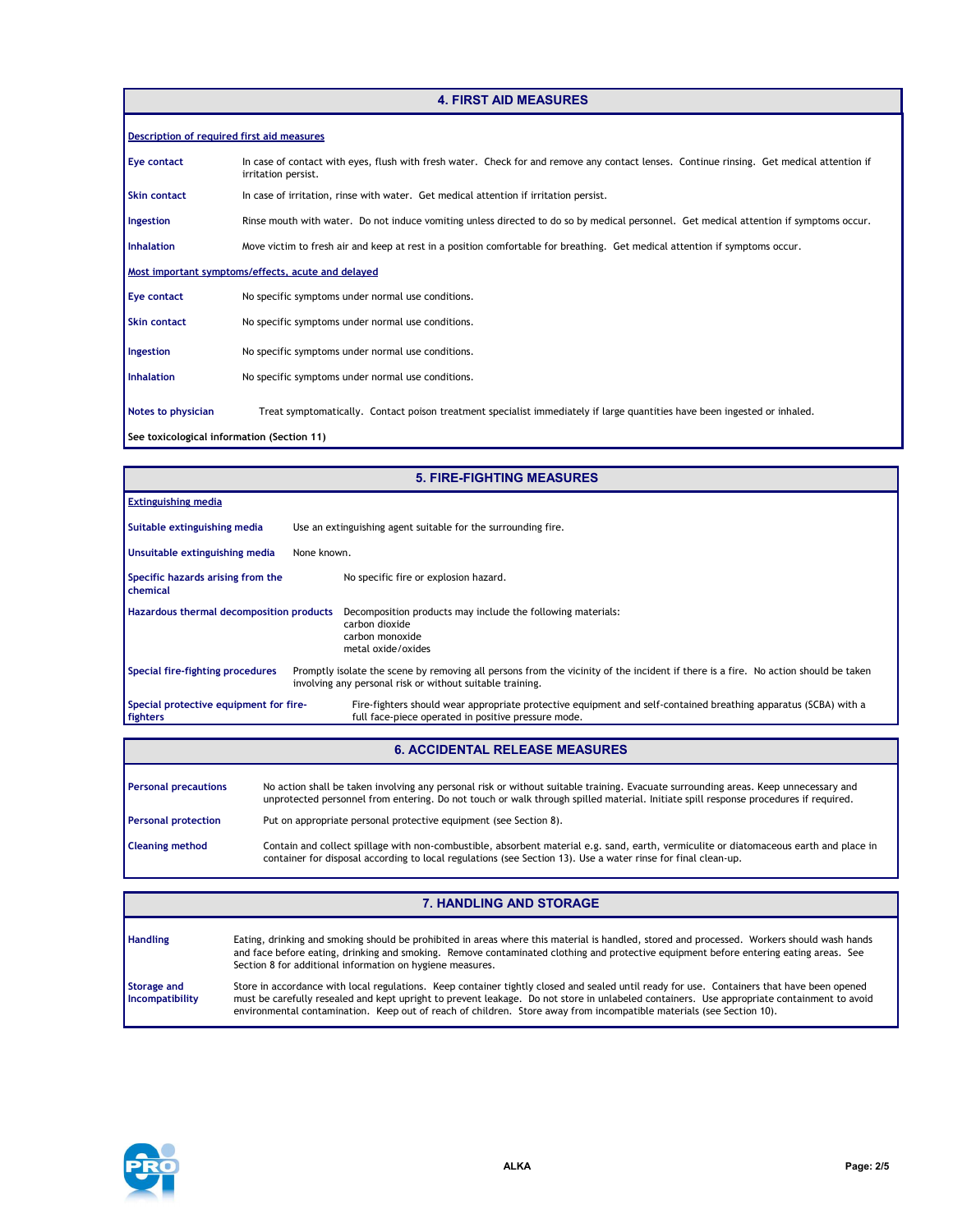| 8. EXPOSURE CONTROLS/PERSONAL PROTECTION |                                                                                                                                                     |  |  |  |
|------------------------------------------|-----------------------------------------------------------------------------------------------------------------------------------------------------|--|--|--|
| Occupational exposure limits<br>None.    |                                                                                                                                                     |  |  |  |
| Appropriate engineering controls         | Good general ventilation should be sufficient to control worker exposure to airborne contaminants that could arise from the use if<br>this product. |  |  |  |
| Individual protection measures           |                                                                                                                                                     |  |  |  |
| <b>Eye/face protection</b>               | Continued or intense exposures might required to wear safety glasses. No specific protective equipment required under normal<br>use conditions.     |  |  |  |
| <b>Hands and Body protection</b>         | No specific protective equipment required under normal use conditions.                                                                              |  |  |  |
| <b>Respiratory protection</b>            | It is suggested to wear dust-protection mask for prolonged or intense exposures.                                                                    |  |  |  |

#### **9. PHYSICAL AND CHEMICAL PROPERTIES**

| <b>Physical state</b>                                          | Solid. [Granular solid.] | pH                      | 8.3 [Conc. (% w/w): 1%]          | <b>Flash point</b>      | [Product does not sustain]<br>combustion.] |
|----------------------------------------------------------------|--------------------------|-------------------------|----------------------------------|-------------------------|--------------------------------------------|
| <b>Color</b>                                                   | White.                   | <b>Relative density</b> | Not available.                   | <b>Melting point</b>    | Not available.                             |
| <b>Odor</b>                                                    | Odorless.                | <b>Viscosity</b>        | Not available.                   | <b>Boiling point</b>    | Not available.                             |
| Odor threshold                                                 | Not available.           | Vapor pressure          | Not available.                   | Fire point              | Not available.                             |
| Solubility in water                                            | Not available.           | Vapor density           | Not available.                   | <b>Evaporation rate</b> | Not available.                             |
| Decomposition temperature                                      | Not available.<br>÷      |                         | <b>Auto-ignition temperature</b> | Not available.<br>÷.    |                                            |
| Partition coefficient: n-octanol/<br><b>water</b>              | Not available.           |                         | Flammability (solid, gas)        | Not available.          |                                            |
| Not available.<br>Lower and upper explosive (flammable) limits |                          |                         |                                  |                         |                                            |

#### **10. STABILITY AND REACTIVITY**

| Reactivity                                | No specific test data related to reactivity available for this product or its ingredients. |                                                                                                      |
|-------------------------------------------|--------------------------------------------------------------------------------------------|------------------------------------------------------------------------------------------------------|
| <b>Chemical stability</b>                 | The product is stable.                                                                     |                                                                                                      |
| Incompatible materials                    | No specific data.                                                                          |                                                                                                      |
| <b>Conditions to avoid</b>                | No specific data.                                                                          |                                                                                                      |
| <b>Possibility of hazardous reactions</b> |                                                                                            | Under normal conditions of storage and use, hazardous reactions will not occur.                      |
| Hazardous decomposition products          |                                                                                            | Under normal conditions of storage and use, hazardous decomposition products should not be produced. |

#### **11. TOXICOLOGICAL INFORMATION**

| Route of exposure              | Routes of entry anticipated: Oral.<br>Routes of entry not anticipated: Dermal, Inhalation. |               |                |                                                   |                                                   |  |
|--------------------------------|--------------------------------------------------------------------------------------------|---------------|----------------|---------------------------------------------------|---------------------------------------------------|--|
|                                | Potential acute health effects                                                             |               |                | <b>Symptoms</b>                                   |                                                   |  |
| Eye contact                    | No known significant effects or critical hazards.                                          |               |                | No specific symptoms under normal use conditions. |                                                   |  |
| Skin contact                   | No known significant effects or critical hazards.                                          |               |                | No specific symptoms under normal use conditions. |                                                   |  |
| Ingestion                      | No known significant effects or critical hazards.                                          |               |                |                                                   | No specific symptoms under normal use conditions. |  |
| <b>Inhalation</b>              | No known significant effects or critical hazards.                                          |               |                | No specific symptoms under normal use conditions. |                                                   |  |
| <b>Toxicity data</b>           |                                                                                            |               |                |                                                   |                                                   |  |
| <b>Product/ingredient name</b> |                                                                                            | <b>Result</b> | <b>Species</b> | <b>Dose</b>                                       | <b>Exposure</b>                                   |  |

 $\frac{1}{2}$  Rat  $\frac{1}{2}$  +  $\frac{1}{2}$   $\frac{1}{2}$   $\frac{1}{2}$   $\frac{1}{2}$   $\frac{1}{2}$   $\frac{1}{2}$   $\frac{1}{2}$   $\frac{1}{2}$   $\frac{1}{2}$   $\frac{1}{2}$   $\frac{1}{2}$   $\frac{1}{2}$   $\frac{1}{2}$   $\frac{1}{2}$   $\frac{1}{2}$   $\frac{1}{2}$   $\frac{1}{2}$   $\frac{1}{2}$   $\frac{1}{2}$   $\frac{1}{$ 

**Information on toxicological effects**

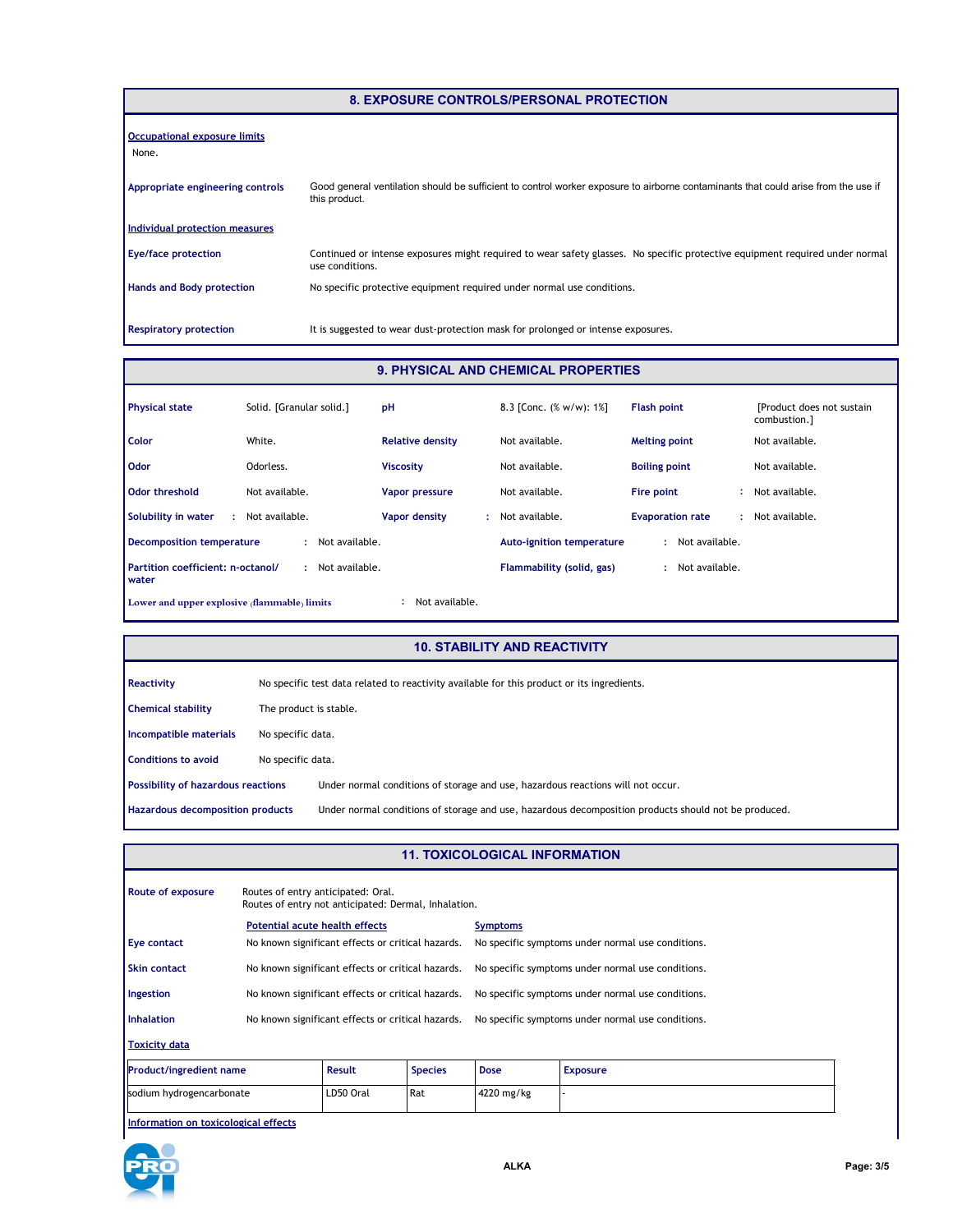| <b>Mutagenicity</b>          | No known significant effects or critical hazards. |
|------------------------------|---------------------------------------------------|
| <b>Teratogenicity</b>        | No known significant effects or critical hazards. |
| <b>Developmental effects</b> | No known significant effects or critical hazards. |
| <b>Fertility effects</b>     | No known significant effects or critical hazards. |
| Sensitization                | Not available.                                    |
| Carcinogenicity              | No known significant effects or critical hazards. |

# **12. ECOLOGICAL INFORMATION**

| <b>Ecotoxicity data</b>  |                                     |                                     |                 |
|--------------------------|-------------------------------------|-------------------------------------|-----------------|
| Product/ingredient name  | Result                              | <b>Species</b>                      | <b>Exposure</b> |
| sodium hydrogencarbonate | Acute EC50 650000 µg/l Fresh water  | Algae - Navicula seminulum          | 96 hours        |
|                          | Acute LC50 767.87 mg/l Marine water | Crustaceans - Americamysis<br>bahia | 48 hours        |
|                          | Acute LC50 7550 ppm Fresh water     | Fish - Gambusia affinis - Adult     | 96 hours        |
|                          | Chronic NOEC 576 mg/l Fresh water   | Daphnia - Daphnia magna -           | 3 weeks         |
|                          |                                     | Neonate                             |                 |

#### **13. DISPOSAL CONSIDERATIONS**

**Disposal methods** Dispose content and container in accordance with local, regional and national regulation in force.

|                                  |                     |                                                                      | <b>14. TRANSPORT INFORMATION</b>                   |               |                    |
|----------------------------------|---------------------|----------------------------------------------------------------------|----------------------------------------------------|---------------|--------------------|
|                                  | <b>UN number</b>    | UN proper shipping name                                              | <b>Transport hazard class</b><br>(e <sub>S</sub> ) | Packing group | <b>TDG Placard</b> |
| <b>TDG Classification</b>        | Not regulated.<br>٠ |                                                                      | $\overline{\phantom{a}}$                           | ٠             |                    |
|                                  |                     |                                                                      |                                                    |               |                    |
| <b>Additional</b><br>information |                     | See shipping documents for specific information on DOT, IMDG or IATA |                                                    |               |                    |

#### **15. REGULATORY INFORMATION**

| <b>Canadian NPRI</b>         | None of the components are listed.     |
|------------------------------|----------------------------------------|
| <b>CEPA Toxic substances</b> | None of the components are listed.     |
| <b>Canada inventory</b>      | All components are listed or exempted. |

**International lists**

**Canadian lists**

**United States** All components are listed or exempted.

| <b>16. OTHER INFORMATION</b>                                                                                                             |                                                                 |                                 |  |  |
|------------------------------------------------------------------------------------------------------------------------------------------|-----------------------------------------------------------------|---------------------------------|--|--|
| Hazardous Material Information System (U.S.A.)                                                                                           | <b>Health Hazard</b><br><b>Fire Hazard</b><br><b>Reactivity</b> | 1<br>0<br>0                     |  |  |
| Date of issue/Date of revision (YYYY-MM-<br>DD)                                                                                          | $: 2016 - 11 - 28$                                              | <b>Personal Protection</b><br>в |  |  |
| <b>Prepared by</b><br><b>Regulatory Affairs Department</b><br>÷.<br>Chimie Internationales inc.<br>9585 ignace,<br>Brossard, Qc, J4Y 2R4 |                                                                 |                                 |  |  |